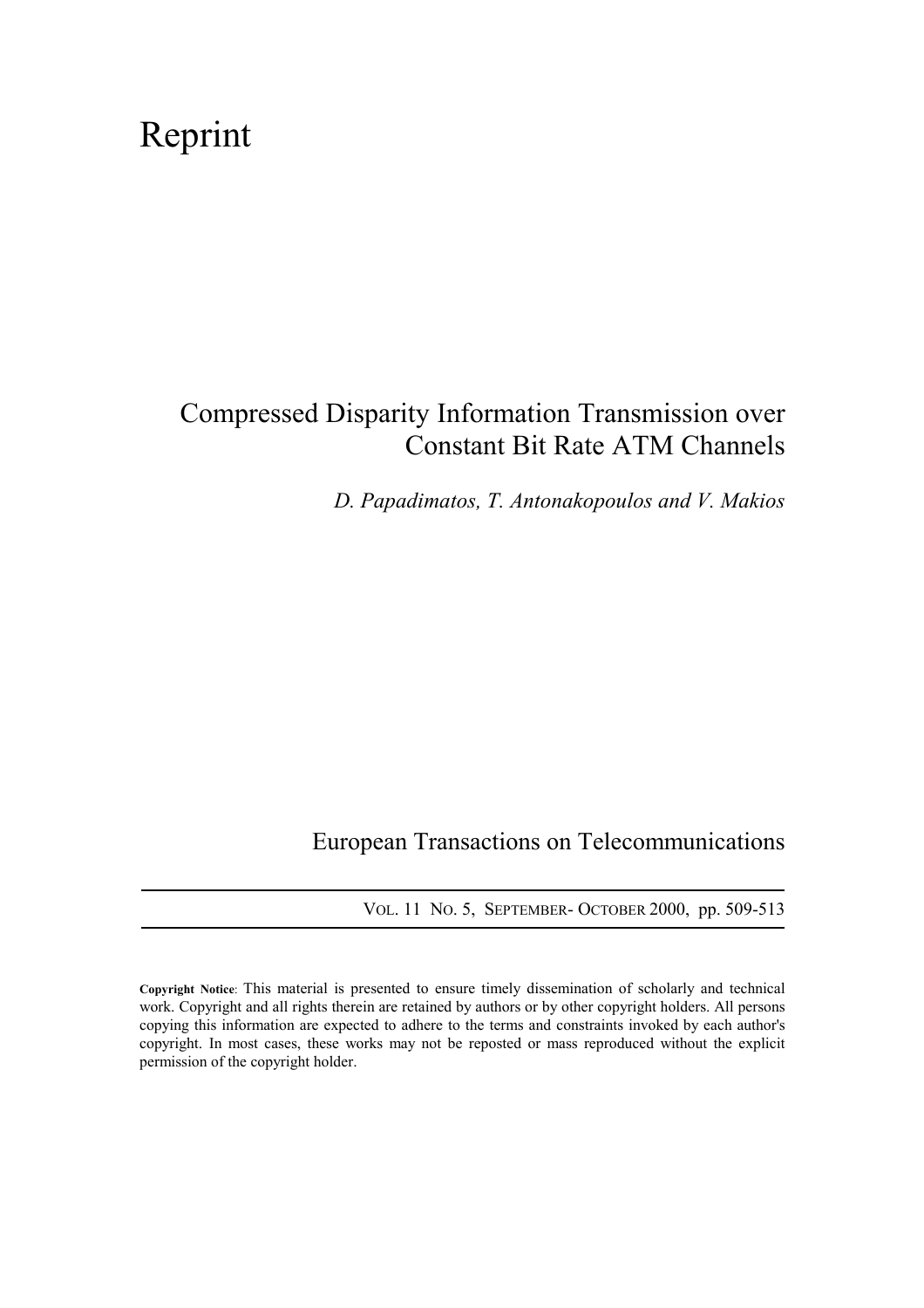### *Image Communications*

#### Letter

## Compressed Disparity Information Transmission over Constant Bit Rate ATM Channels \*

**DIONYSIS PAPADIMATOS, THEODORE ANTONAKOPOULOS , VASSILIOS MAKIOS**

Department of Electrical Engineering and Computers Technology, University of Patras, 26500 Patras, Greece *{antonako, V.Makios}@ee.upatras.gr*

**Abstract**. This letter presents a real-time lossless compression/decompression unit for disparity map information used in 3D teleconferencing systems. A lossless compression algorithm is used to compress the disparity map data in real-time, resulting in a variable bit-rate data stream that has to be transmitted through a constant bit-rate channel. The system uses a controlled-data-loss method for data rate adaptation and for minimizing the loss of information.

#### **1 INTRODUCTION**

-

The new generation of 3D telepresence videoconferencing systems aims to provide the user with an enhanced illusion of true contact. The goal is to achieve a true telepresence illusion for remote partners, while achieving efficient utilization of the transmission channel. To achieve the telepresence illusion, remote views at arbitrary positions must be synthesized from the views of a stereoscopic camera with a large baseline. The actual viewpoint is adapted, according to the head position of the viewer, in such a way that the impression of motion parallax is produced. This involves the use of disparity information. In order to reduce the complexity of the receiver, the disparity data are produced at the transmitter and transmitted to the receiver. An example of such a system was developed in the framework of PANORAMA [1], where an ATM CBR channel is used as the communication link. The whole system, shown in Figure 1, consists of a disparity estimator, a synchronizer, a stereoscopic MPEG2 encoder, a disparity encoder and a multiplexer on the transmitter side and a demultiplexer, a disparity decoder, a MPEG2 decoder, an interpolator with viewpoint adaptation and an autostereoscopic display at the receiver side. This letter describes the units that support the transmission of the disparity stream.

The disparity stream comprises of disparity maps, produced after processing two synchronous video streams taken by two cameras. The disparity estimator, which generates two unidirectional vector fields, produces the disparity stream: a left-to-right  $(L\rightarrow R)$  vector field and a right-to-left  $(R\rightarrow L)$  vector field. The disparity estimator implements a hierarchical block-matching scheme described in [2]. In order to reduce its complexity, the disparity estimator was optimized for head and shoulder scenes with a uniform background. Both vector fields contain approximately the same information and are highly redundant, thus the disparity vectors are transformed to chain maps [2], [3] and compressed by the disparity encoder.



*Figure 1: The 3D-transmission chain.*

<sup>\*</sup> This work was financially supported by the European Union in the framework of the ACTS Project AC092 '*Panorama*'.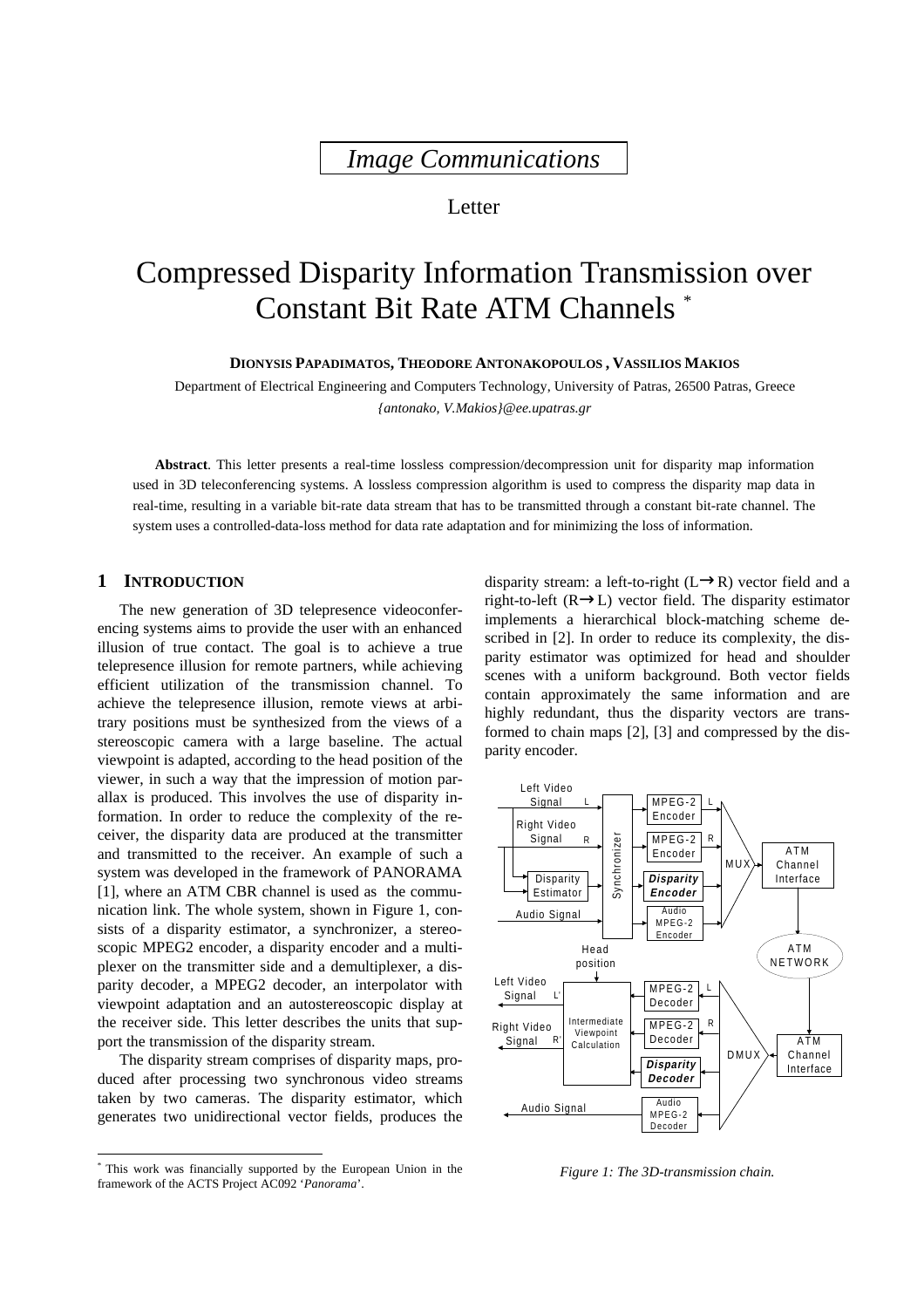When teleconferencing scenes are involved, vectors from both vector maps are used according to their position. Simulations showed that  $R\rightarrow L$  disparities point more reliably in left occlusions (parts of the scene present only in the left-view image), while  $R\rightarrow L$  disparities produce better image quality in right occlusions (parts of the scene present only in the right-view image) [2]. Therefore vectors from the right-to-left map are used for the left part of the image, and vice versa. For other scenes, one of the two disparity maps is used. On the receiver side, the stereoscopic image is produced by the intermediate viewpoint calculation unit [1], [2] and presented to an "autostereoscopic display". Detailed description of this transformation is given in [3].

The encoder uses lossless encoding techniques, which achieve a smaller compression rate without introducing errors that result to incorrect 3D-impression [4]. Such algorithms have the disadvantage that the bit-rate produced varies according to the statistics of the input data stream. In this letter we describe a simple method of confining this data rate to the allocated channel bit-rate.

#### **2 SYSTEM DESCRIPTION**

The function of the encoder unit is to compress the disparity data stream losslessly and transmit it over a constant bit-rate transmission link. After evaluating the performance of various lossless compression algorithms, we decided to use a Lempel-Ziv encoder-decoder [5] and to use a hardware architecture based on re-programmable logic that could also implement other algorithms that could augment the compression efficiency.

In the absence of extensive studies on the effect of disparity map errors on image quality, a method called Controlled Data Loss (CDL) was chosen to bind the output bit-rate to a threshold value during decreased compression. This method is shown graphically in Figure 2. Disparity data are organized into disparity maps that correspond to disparity data generated every 40ms (video frame rate). In CDL, the compression ratio is evaluated on a map-to-map basis. If the size of a compressed map is larger than its original size, then this map is transmitted uncompressed, otherwise the compressed map is transmitted. The ATM CBR channel is divided into fixed-size time slots and each compressed disparity map is allocated to a time slot. In some cases, the time slots cannot carry whole compressed disparity maps, so transmission continues into the next time slot. Meanwhile the next map is not transmitted. At the decoder side, the previously received map replaces a rejected map. In slow moving scenes, like those that occur in teleconferencing applications, spatial characteristics are retained at the expense of some temporal flicker.

The CDL method was chosen since it allows a simple implementation, independent of the compression algo-



*Figure 2: Control of data rate using the Controlled Data Loss (CDL) method.*

rithm, and also allows progressive degradation of the depth impression. When map rejections occur, the disparity map prior to the rejected map is reused. All parts of the reconstructed stereoscopic image have valid disparity data, either synchronized with the video data or delayed by 40 msec. In teleconferencing situations, the subjects are not expected to move very suddenly, but even if they do, the errors caused by using a disparity map delayed by 40 ms in relation to the image data are barely noticeable in the interpolated stereoscopic image.

The disparity encoder and decoder units use unidirectional synchronous interfaces for input and output. The input interface of the encoder unit and the output interface of the decoder unit conform to the CCIR (now ITU-R) 601/656 standards [6]. The CCIR 601 standard describes the digital coding of color video signals for systems where the sampling rate for the luminance and the two colordifference signals are related by the ratios 4:4:4 and 4:2:2. The CCIR 656 describes the means of interconnecting digital television equipment complying with 4:2:2 encoding parameters. It supports either an 8-bit parallel interface, which is used in our case, or a bit-serial interface. The standards divide the data streams into logical entities called video data blocks. These data blocks are delineated by two timing reference signals: the start of active video (SAV) and end of active video (EAV) which are used to synchronize the disparity maps with the video data. The interface is clocked at 27 MHz and the bit-rate of the valid disparity map is 5.184 Mbps.

The output interface of the encoder unit and the input interface of the decoder unit use a synchronous interface to transfer the compressed disparity bit-stream to/from an ATM multiplexing/demultiplexing unit. The interface is clocked at 13.5 MHz derived from the CCIR 601/656 interface. The output data are organized into equally spaced, fixed-size blocks, called ATM blocks. Each block occupies a time slot. Each block contains a header with information on the size of its payload and its status. The header is protected using a CRC byte, by also implementing a single bit error correction function [8]. Padding bytes are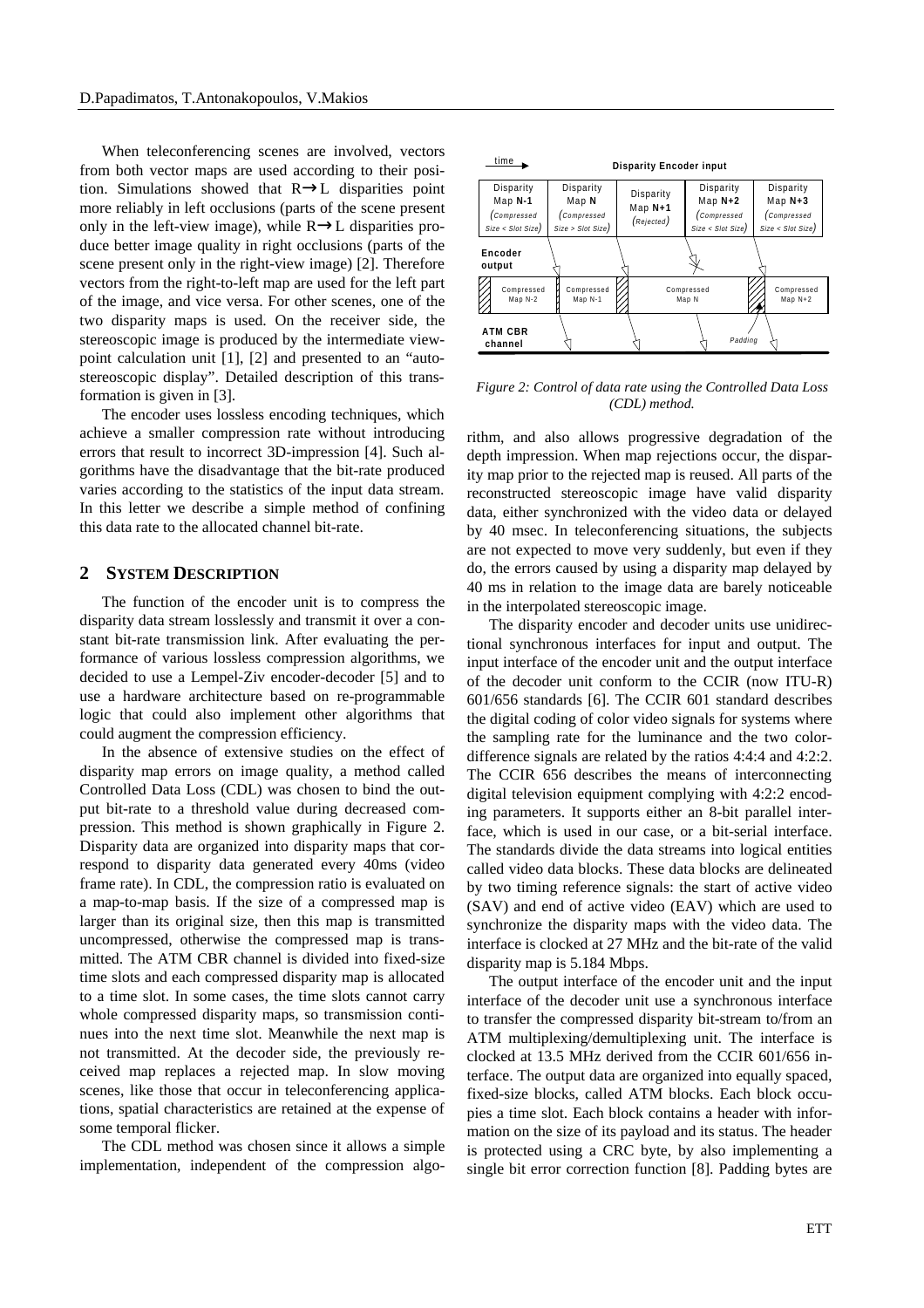used to keep the size of the block constant. The CBR channel allocated for the disparity data has a fixed bit-rate of between 2.7 and 4 Mbps, which is determined during the call set-up. In all cases, the rate of the ATM blocks is set to 25 blocks/sec, thus having 40-msec inter-block time. Constant delay between video and disparity streams is achieved by bounding the delay introduced by the video and disparity encoder/decoder units and multiplexing the data into one ATM CBR transport stream.

#### **3 SYSTEM ANALYSIS**

After outlining the requirements of the disparity encoder and decoder units, we proceeded in decomposing the functionality into various modules, as they are shown in Figure 3. The disparity encoder unit is decomposed into the Disparity Data Reception Module, the Compression Module and the Data Framer. The Disparity Data Reception Module (DDRM) filters the disparity data from the CCIR 601/656 standard input bit-stream and transfers the data to the compression module. The Compression Module (CM) undertakes the compression of the disparity data using the lossless algorithm. The Data Framer (DFr) implements the mapping of the variable bit-rate compressor output to the constant bit-rate transmission channel.

The disparity decoder unit is decomposed into the Data Deframer, the Decompression Module and the Disparity Data Transmission Module. The Data Deframer (DDFr) extracts the compressed data and transfers them to the decompression module. The Decompression Module (DM) decompresses and produces the original disparity data, while the Disparity Data Transmission Module (DDTM) encapsulates the data as a CCIR 601/656 standard bit-stream.

In order to outline the logical relationships between the functions that comprise the encoder and decoder units, we used the object-modeling-technique (OMT) [8]. We derived a static description of the system, as shown in Figure 4. Both units share a data-path architecture where the data passes through the various logical objects with a microprocessor having the operational overview of each unit. These object models form the blueprint for the hardware architecture. Some logical objects correspond directly to hardware devices, such as the microprocessor, while others describe the required functionality.

In more detail, the CCIR interface hardware, in conjunction with the FIFO, enables the transfer of data between the CCIR interface and the compression/decompression engine. The microprocessor carries out control functions and allows user access to various parameters and status information.

In the encoder, the transfer of each map to the input interface takes place during the time between the CCIR end-of-active-video (EAV) messages. The CCIR interface uses the EAV message to produce a synchronization signal for the data framer and passes the disparity map



 *Figure 3: The flow of data through the compression and decompression units and the resulting hardware architecture.*

data to the compression engine. The microprocessor measures the compression ratio and transfers this information to the CDL data framer.

The CDL data framer controls the flow of disparity data to the ATM channel according to the compression rate. It encapsulates the disparity data into ATM blocks and controls the output timing of these blocks according to the programmed delay. The CDL logic can be in either of two states, an uncompressed map transmission state and a compressed map transmission state. Disparity maps are compressed and stored temporarily. The compression rate, in conjunction with the state of the CDL logic at the previous ATM block transmission, controls the type of transmission for the current time slot. Compressed disparity maps, which do not fit in a time slot, are fragmented between two ATM blocks in order to bound the disparity data rate and to reduce the artifacts in the reconstructed 3D image.

The aim of the decoder unit is to reverse the compression process and produce the initial disparity map. When the CDL data deframer inputs a block from the ATM demultiplexer, it decodes the header and stores the payload in the buffer.

The header provides information on the status of the payload, i.e., if it is compressed or uncompressed and if it contains a whole disparity map or part of it. If the payload contains compressed data, these are decompressed and stored in a FIFO. After a predefined delay, the output interface retrieves the unformatted disparity map and outputs the original disparity map encapsulated in a CCIR 601/656 video data block. If the map was fragmented between two ATM blocks, it is reassembled. An auto-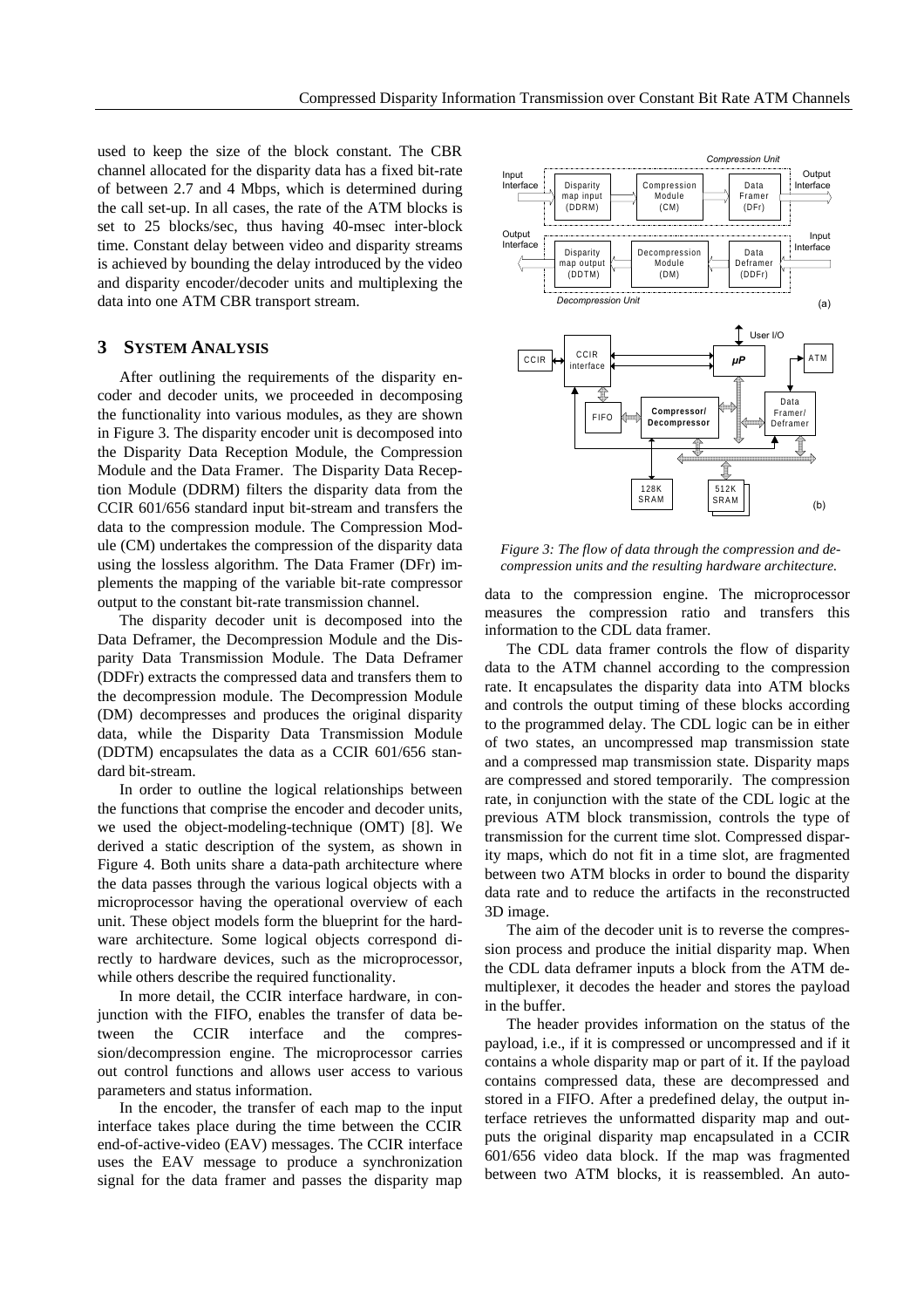

*Figure 4. Object model diagrams of encoder and decoder units*

matic delay control module is used so that the synchronizer is constantly fed with uncompressed disparity maps. The CDL data deframer synchronizes the CCIR interface at constant intervals. The introduced delay is set to more than 80ms, due to the fact that an uncompressed map may occupy two incoming slots and thus requires 80 ms to reassemble.

The decoder includes two error detection mechanisms: header error detection and payload data error detection. The data deframer checks for errors in the header while the decompression engine checks for erroneous code words. Errors in the received bit-stream do not allow the successful decoding of the compressed information. This situation is handled by resetting the compression process periodically. During the study of the behavior of the compression algorithm on test data, we found that resetting the dictionary of the LZ algorithm on every map boundary does not degrade the compression rate significantly. This allows us to restart the compression process at the beginning of each map and thus decode a map without using the dictionary altered by the previous one.

#### **4 EXPERIMENTAL RESULTS**

The final system was designed in order to take advantage of available compression solutions with the flexibility of reprogrammability in both hardware and software. Thus keeping in line with the various simulations on existing disparity maps we decided to use an ASIC compressor implementing the high speed lossless dictionary-based (LZ78) algorithm with a 2.5 Mbytes/sec maximum

throughput, augmented by FPGAs. Compression rates on test sequences ranged from 45% to 75%. This translates to effective bit-rates in the range of 1.5 Mbps to 3 Mbps. The various state machines have been implemented using a combination of FPGAs, FIFOs and SRAMs. The block diagram of the encoder and decoder units is shown in Figure 3. The delay introduced is programmable and ranges between 170 msec and 1 sec, both units inclusive. This high delay is required for delay matching with commercially available MPEG2 codecs.

We have built and tested two fully operational units, an encoder unit and a decoder unit, for the needs of the EU ACTS AC92 PANORAMA project. Preliminary tests were carried out in the beginning of 1998 in Berlin, Germany, on the system chain excluding the ATM connection equipment, the video codecs and the input cameras, while the system chain was successfully demonstrated in October 1998 in Berlin, Germany in a teleconferencing setup. During these tests, the encoder achieved a compression rate of between 45% and 70%, so a 3 Mbps channel was sufficient for the lossless transmission of the disparity data. When less channel capacity was allocated (2.7 Mbps), the CDL mechanism didn't introduce noticeable errors.

#### **5 CONCLUSIONS**

In this letter we have presented the design and architecture of lossless compression and decompression units, capable of compressing disparity data for videoconferencing applications. The encoder unit is capable of com-